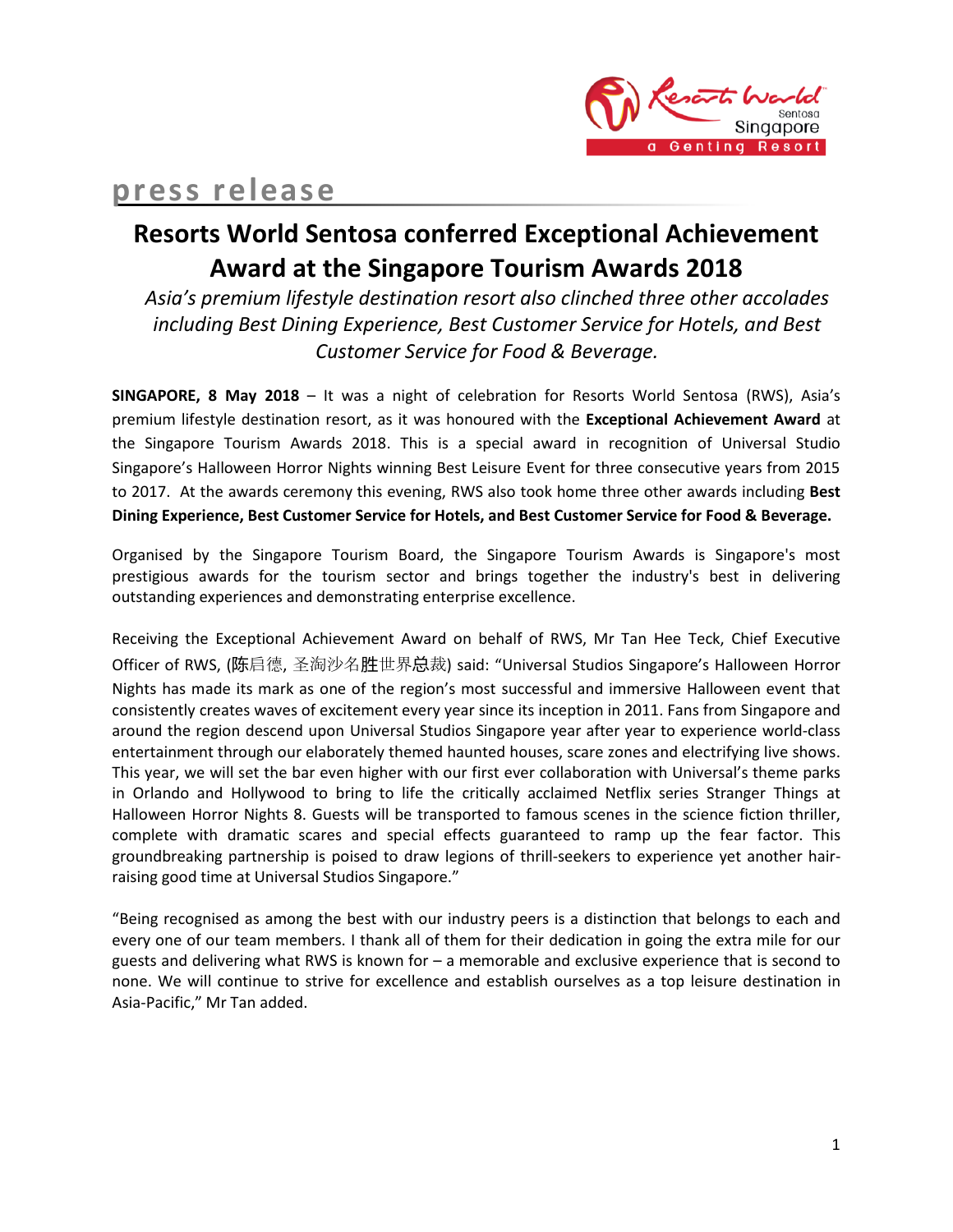### **Best Dining Experience – CURATE**

CURATE, helmed by Chef de Cuisine Benjamin Halat, clinched Best Dining Experience this year. This is the sixth time an RWS celebrity chef restaurant has won in this category. Art at Curate, the restaurant's signature dining series, saw renowned international Michelin-starred chefs gracing the restaurant four times a year to present their cuisine. This celebration of gastronomic art in collaboration with Michelin Guide Singapore and wine authority Robert Parker Wine Advocate brought truly exclusive dining experiences to discerning gourmands. In between the seasonal guest stints, Chef Halat's inspired and diverse contemporary creations utilising a mix of Western and Asian ingredients, coupled with classic and avant garde culinary techniques, has also won critical acclaim.

### **Best Customer Service for Hotels – Hard Rock Hotel Singapore**

Mr Yugeneswaran Chandrashakern, Concierge at Hard Rock Hotel Singapore, bagged the award for Best Customer Service for Hotels. Yugeneswaran joined the hotel in 2011 and is well-known among regular guests as the go-to guest services representative who can make almost anything possible, consistently delighting them with his professionalism and outstanding service.

### **Best Customer Service for Food & Beverage – Syun**

Mr Kok Chee Wai, Assistant Manager at Syun, took home the award for Best Customer Service for Food & Beverage. His keen eye for details and knack for curating intimate and memorable experiences for diners at the contemporary Japanese celebrity chef restaurant have won him many compliments. Long after guests have dined at Syun, they still fondly remember his top-notch hospitality and caring personality.

**– END –**